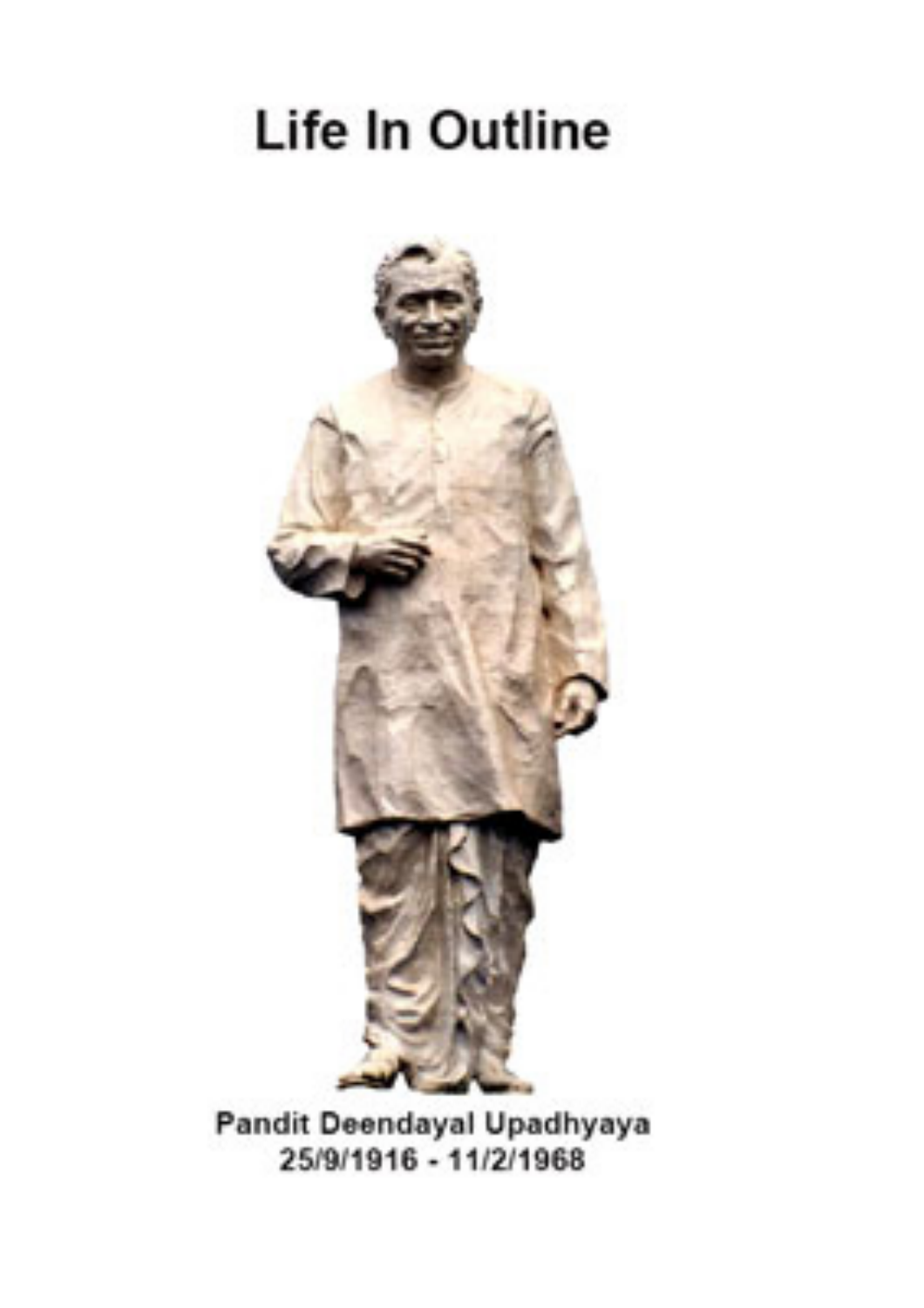## **Life In Outline**



**Pandit Deendayal Upadhyaya 25/9/1916 - 11/2/1968**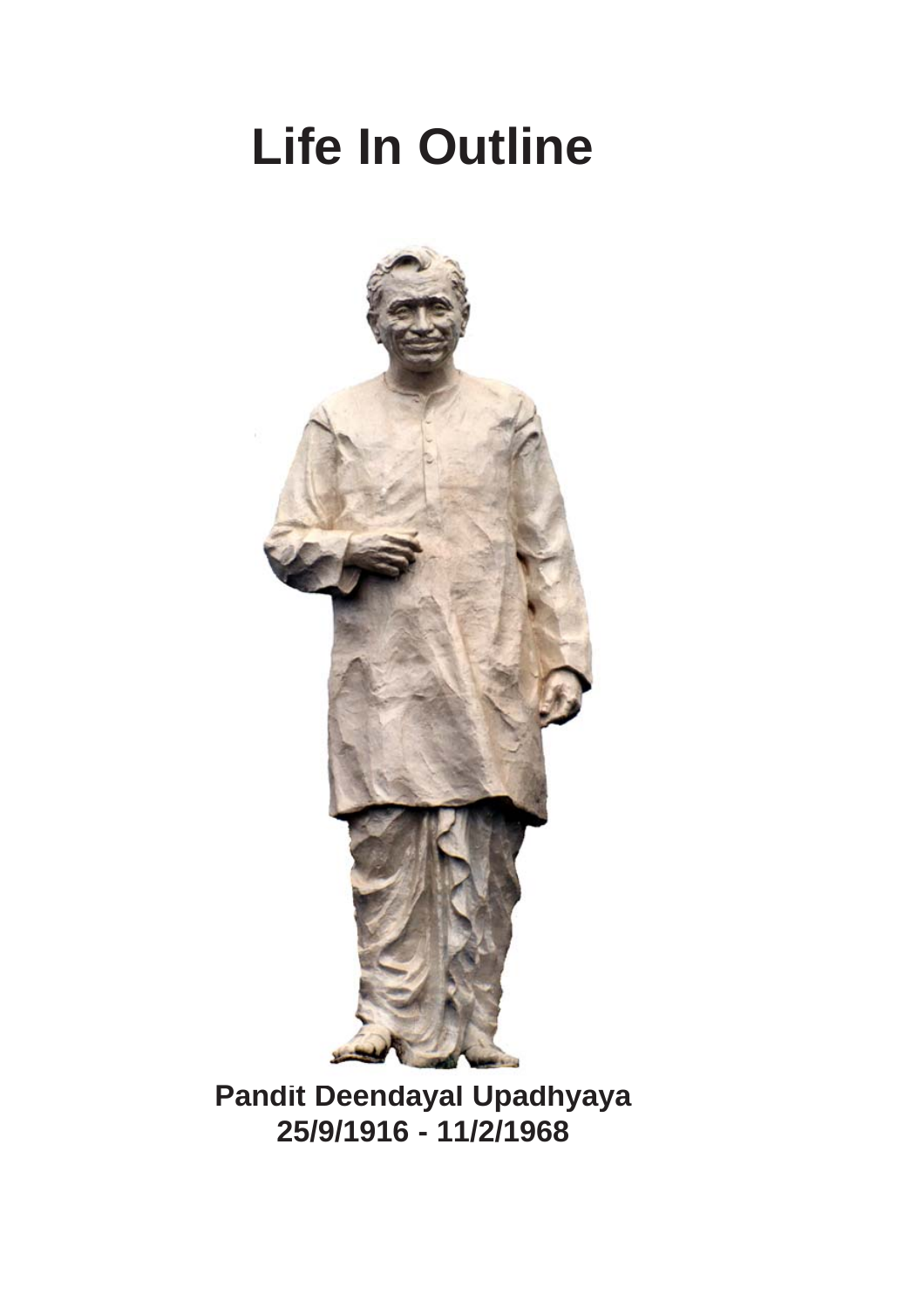WHAT MAKES patriots have such deep love for their country and abiding affection for their countrymen? It is not known what alchemy moulds their noble mind. But in the case of Pandit Deendayal Upadhyaya there might be a significant explanation. Deendayal Upadhyaya was born in the sacred region of Brij. Was it because of this association with the holiest spot in holy Bharat that his mind was filled with pristine patriotism? Whatever the truth, his life was one magnificent tribute to the motherland, which he served with the completest dedication for fifty short years.

Deendayal was born in the family of Pt. Hariram Upadhyaya, a well-known astrologer of village Nagla Chandrabhan in Mathura district. The astrologer's grandson Bhagwati Prasad was employed in the railways and his job kept him out most of the time. His wife Rampyari was a religious soul.

On Monday September 25, 1916, in the light of the rising sun, she gave birth to a son. The child was named Deendayal and fondly called 'Deena'. An astrologer who studied his horoscope predicted great things-that the boy would become a great scholar and thinker, a selfless worker, and a leading politician-but that he would not marry. There was joy in the family for the great qualities that were predicted for the child. But also some sadness that he would not continue the family tree.

A little while later came another son, Shivdayal ('Shibu'). Shibu was hardly six months old when Bhagwati Prasad sent his wife and children to her father's place. Grandfather Shri Chunilal Shukla and uncle Radha Raman were both in the railways. The family was big and Deena had cousins for playmates.

Suddenly one day a piece of sad news came. Bhagwati Prasad was no more. Deena was then three years old and Shibu one year. Her husband's death struck Rampyari with such grief that her health deteriorated and she contracted T.B.

Days passed. Deena was now seven and Shibu five, but because of the worries of the elders at home no regular arrangements could be made for their education. And then came a cruel day when Rampyari too died, leaving two orphans behind. The father's death had not made much impact on the two children, as they had been too young then, but the mother's passing away affected them deeply.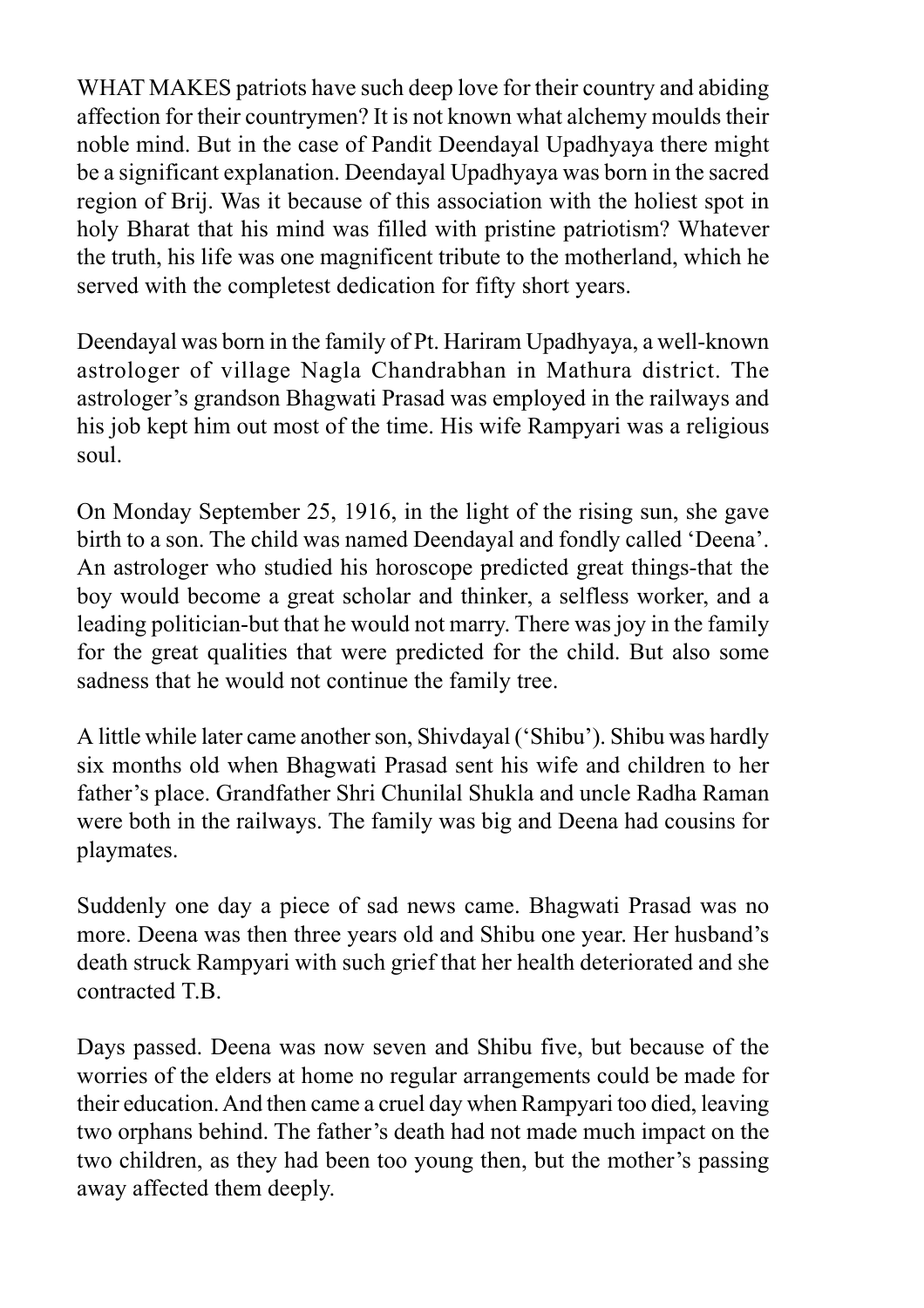Forced by circumstances, Chunilal gave up his job, and returned to his village with the children. Here the love and affection of their grandmother and aunt began to bring about a welcome change in the children's sad disposition.

During this period a strange incident occurred. One night about 11 o'clock little Deena was sitting in his aunte's lap while other women of the house sat nearby and discussed household affairs. Suddenly a gang of about a dozen robbers raided the house. One of them snatched Deendayal from his aunt, threw him on the ground, put a foot on his chest and threatened to kill him if all the valuables in the house were not surrendered. At this Deendayal said : "We had heard that robbers looted the rich and protected the poor, but you are killing me, a poor boy". The leader of the bandits was touched by these words of the boy and left the place with his gang.

In July 1926 Chunilal sent both the children to their uncle Radha Raman in Gangapur for education. Here Deendayal was admitted to the primary class and regular schooling began.

In September 1925, Chunilal passed away. Now a number of problems confronted Radha Raman. When Deendayal's education started in 1925, Radha Raman had no children. His first son, Prabhu Dayal, was born in 1926. Later more sons followed. In spite of his growing family, however, Radha Raman took all care to ensure that his wards did not suffer from want in any respect.

In February 1927, Radha Raman also fell seriously ill. Doctors diagnosed TB and said it was unlikely that he would live. Doctors from Gangapur, Bharatpur and Agra refused to treat him and said he should be taken somewhere else. Fortunately Radha Raman had a nephew who was then Health Officer in Lucknow. He called his uncle to Lucknow for treatment.

Now the problem was, who would take him there? No relation was prepared to come near him for fear of contracting the dread disease. Deendayal was just a boy of 11, but he said to his uncle, "Don't worry. I shall take you to Lucknow". Radha Raman realized there was no alternative.

Deendayal's examination was near, but he was busy nursing his uncle. Gradually Radha Raman's health improved and in March 1927 Deendayal returned to Gangapur and sat for his examination. To the astonishment and joy of everybody, he secured the first rank.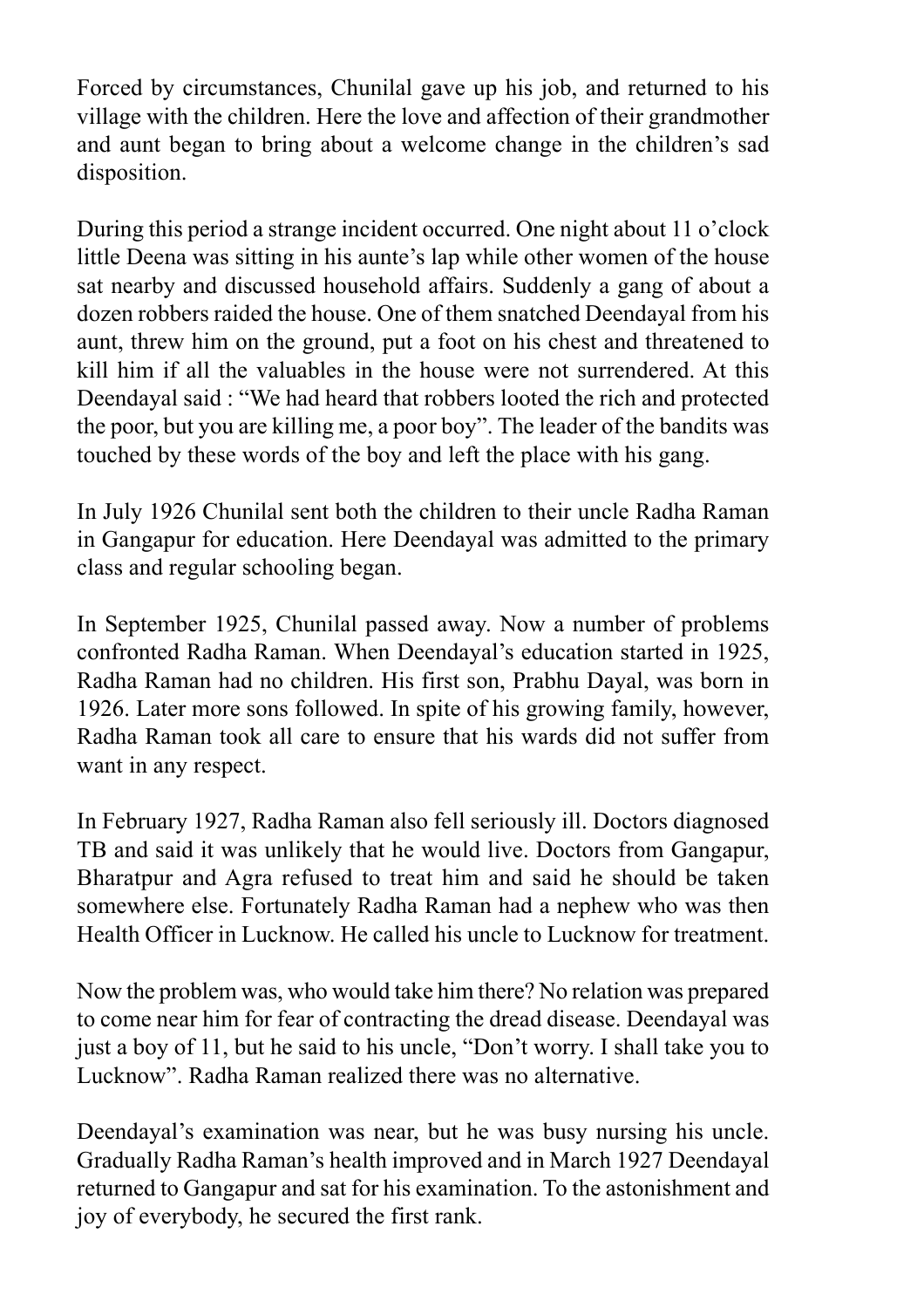In those days there were only primary schools in Gangapur. So Radha Raman sent his nephew to Kota for secondary education, where, in August 1929, Deendayal was admitted to the fifth standard. Three years later in 1932, he went to Rajgarh, where he passed the 8th and 9th standards. One of his cousins, Banwarilal, was his classmate. Between them they had one set of books. As Banwarilal was not so good at his studies he would always keep the books with himself. But Deendayal never complained. He read the books only when Banwarilal did not need them or was asleep.

When Deendayal was in the 9th standard brother Shiv Dayal (Shibu) got typhoid and fell seriously ill. The best doctors were called, but in vain. He died in November 1934 in Bharatpur. There was great love between the two brothers and there was deep sorrow in Deendayal's heart.

From Rajgarh Deendayal went to Sikar and joined the high school there. His teachers in Rajgarh were unhappy at his leaving their school, as they were sure he would have brought it honour and prestige. A few months before the examination, he fell ill, and yet stood first in the examination, securing distinction in every subject. He topped the list in the entire area covered by the Ajmer Board and established a new record of marks.

When the Maharaja of Sikar was told about this brilliant student he called Deendayal and asked, "What would you like to have as a present?" Deendayal replied, "Your blessings". Pleased with the reply, the Maharaja gave him a gold medal, Rs. 250 for books and a monthly scholarship of Rs. 10.

So far no one in Radha Raman's family had had college education. When he asked friends about higher education for Deendayal, they advised him to have the boy admitted to some college in Agra. But Deendayal expressed a desire to study at Pilani. Accordingly in 1935 he was sent there.

The next year he passed the first year examination, standing first and maintaining his brilliant record. A notable feature of Deendayalji's student days was his great concern for others. Generally he would study late at night after everybody else went to sleep. At the same time he took care to see that his late hours did not disturb anybody. He would not use the electric light; instead, he would sit in a corner and read in the light of a lantern.

His fellow-students would often come to him for guidance and gradually their number increased so much that he formed their association and called it 'Zero Association'.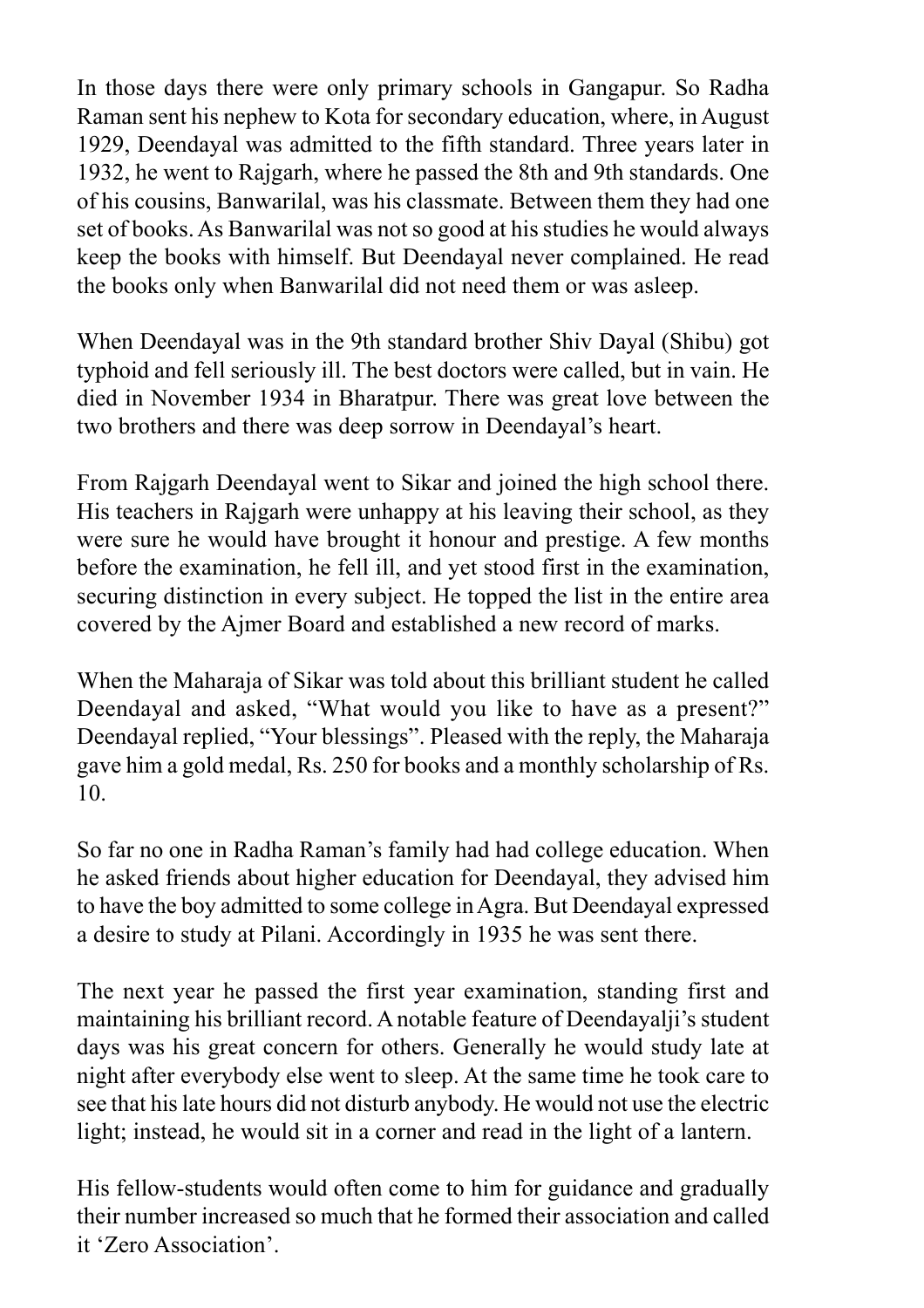In 1937 Deendayalji passed the Intermediate Board Examination with distinction in every subject, thus again setting a new record. Till that time no student of Birla College had secured such high marks. Pleased with the young student's memorable achievement Shri Ghanshyam Das Birla presented Deendayal with a Gold Medal. The Intermediate Board also gave him another.

When Shri Birla asked Deendayalji, "What present would you like to have?" Deendayalji gave the same reply he had given to Maharaja of Sikar – "Your blessings".

"That of course you have, but what else would you like to have?" Shri Birla asked. "I do not want anything else," Deendayalji replied.

Asked about his High School studies, Deendayalji told him that in the school final examination also he had stood first and that the Maharaja of Sikar had given him Rs. 250 as a prize and a monthly scholarship of Rs. 10. On this Shri Birla said, "I shall also give you a gold medal, a monthly scholarship of Rs. 10 and an amount of Rs. 250."

As a matter of fact Shri Birla wished to give him something more. He offered Deendayalji a good job, which the latter politely declined, saying he wished to complete his studies. Shri Birla said, "Well, there will always be a place for you here". As it happened, no occasion ever came for Deendayalji to ask the Birlas for a job.

After completing his studies at Pilani, Deendayalji went to Kanpur for B.A. and joined the Sanatan Dharma College. He stayed at the college hostel and one of his intimate friends during this period was Shri Sunder Singh Bhandari, now the General Secretary of the Jana Sangh. Another close friend was Shri Balwant Mahashabde, at whose instance he joined the Rashtriya Swayamsewak Sangh in 1937. Gradually Deendayalji's interest in R.S.S. activities grew and he started devoting time to R.S.S. work along with his studies. In 1939 he took his B.A. in the first division.

From Kanpur Deendayalji went to Agra to do his M.A. and joined the English Literature Course. By this time Shri Nanaji Deshmukh and Shri Bhau Jugade had reached Agra to begin R.S.S. work there. Deendayalji joined forces with them. But even while engaged in R.S.S. work he passed the M.A. previous examination with first class marks.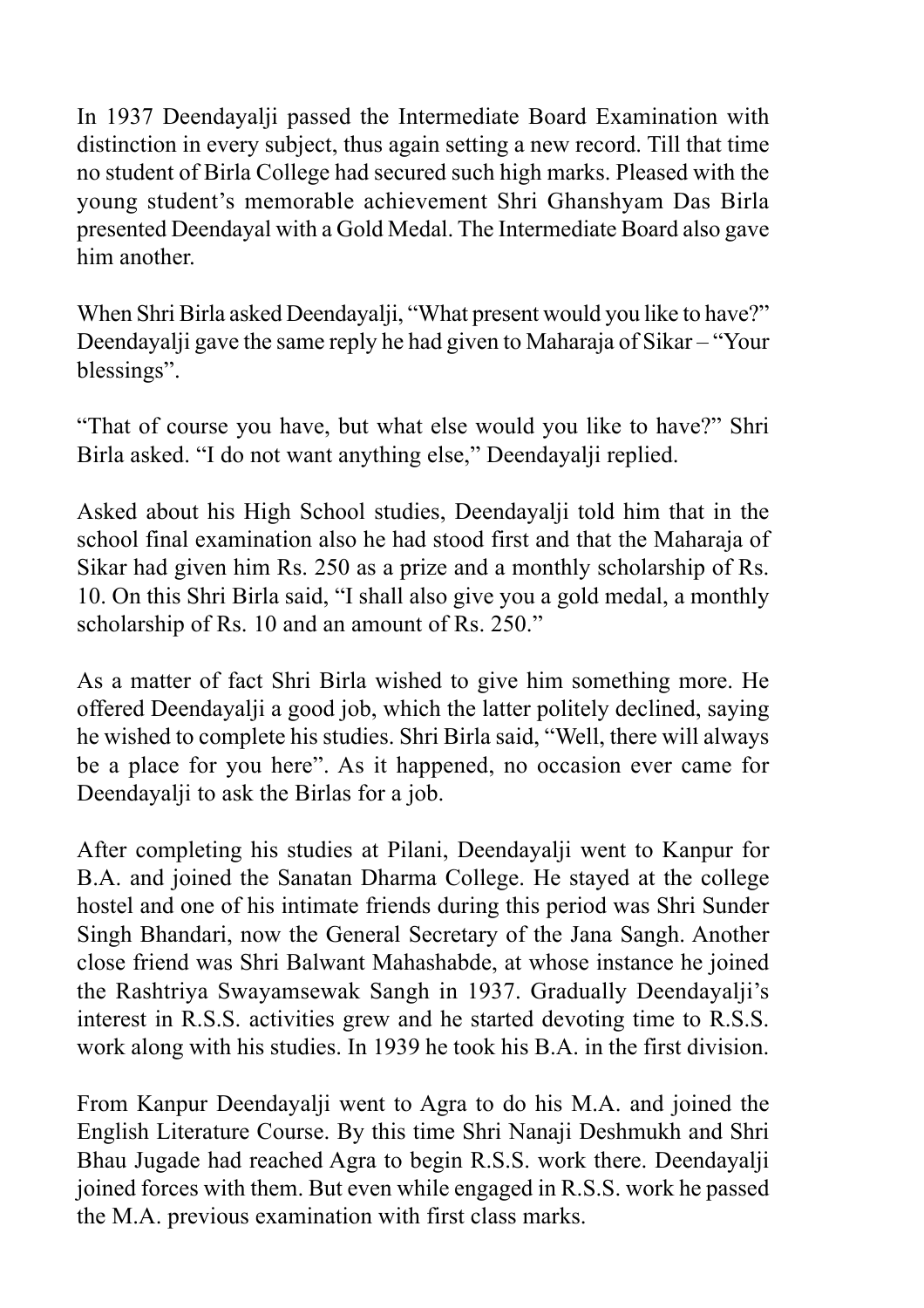About this time Rama Devi, a cousin for whom Deendayalji had special affection, fell ill and was sent to Agra for treatment. He responsibility if taking care of her fell on Dendayalji. With this duty added to his studies and R.S.S. work, Deendayalji faced a difficult decision-should he read and appear for the examination, which was fast approaching, or should be attend on Rama Devi, whose health was deteriorating day by day?

He decided to give up his studies for the time being and nurse his cousin. He attended on her day and night and tried all methods of treatment, but to no purpose Rama Devi passed away. Deendayalji felt so depressed that he could not appear for the M.A. examination. His education was interrupted and both his scholarships- awarded to him by the Maharaja of Sikar and Shri Birla-were discontinued.

Some time later, at the instance of his aunt and against his own inclination, Deendayalji appeared for a Government-conducted competitive examination. But there was a problem. Indian to the core that he was, he had no Western-style suit with him, but his friends had told him that a suit was essential for the candidates. He thought a good deal about it, but felt he could not ask his uncle for money, as uncle Radha Raman was unhappy at Deendayalji's not sitting for the M.A. Examination. So he took the money from his aunt, bought a suit-length and gave it to a tailor, telling him that he required the suit for an interview on a particular date. But tailors are tailors, and when Deendayalji went to collect the suit the tailor told him it was not ready but that he would stitch it immediately. Deendayalji calmly replied, "So God wills it thus. It is all for the good, now I do not need the suit". He took back the cloth and went home.

When he went for the interview he saw that all other candidates were wearing fine suits, while he alone was in a 'dhoti' and 'kurta', with a cap on his head. The candidates made fun of him and remarked, "Panditji has come". This was the first time he was called Panditji, - an appellation millions were to use with respect and love in later years. Deendayalji felt he would not be selected as he was in completely Indian dress while the interviewer was an Englishman. But when the results were declared his name was the first in the list of selectees.

However, a Government job had no fascination for Deendayalji and with his uncle's permission he went to Prayag to do B.T. He stayed in the college hostel and regularly engaged himself in R.S.S. work.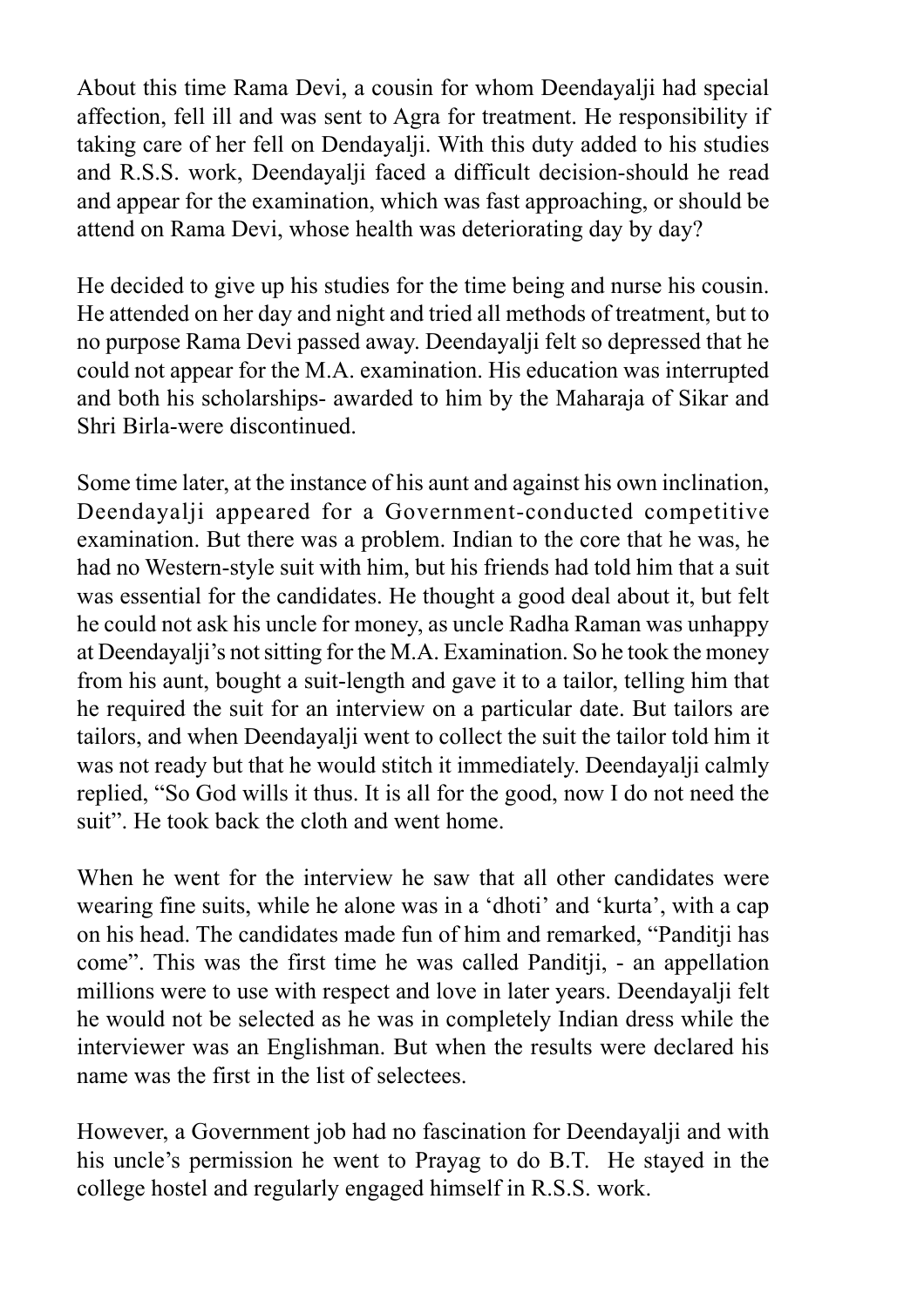After his B.T. Deendayalji dedicated himself completely to the Rashtriya Swayamsewak Sangh. In 1942 he became an enthusiastic full-time worker of the R.S.S. and was sent to the Lakhimpur District in U.P. as organizer.

This was a period of great unrest in the country. The 'Quit India' movement had been launched against the British, and Deendayalji's uncle and aunt were very much worried about his being arrested. His uncle wanted him to get a good job, get married and settle down. He showed Deendayalji's horoscope to many astrologers, but they all told him the same thing-there was no prospect either of marriage or a Government job. They said should he be married forcibly, the result would not be good for him. They added it was probably that he might even have to sacrifice his life. All these predictions plunged Radha Raman in sombre thought.

Deendayalji on his part was reluctant to visit his village for fear that his uncle would settle his marriage. Once, however, he did have to go home and was put the question of questions. In reply he told about an astrologer who had predicated that if one of his other uncles married, he would have to pay for it with his life. And it had come to pass-the uncle had died soon after marriage. Narrating this incident he said to his uncle and aunt, "If you want me, do not ask me to marry. On the other hand if you want a daughter-in-law, go ahead". From that time, the issue of marriage never came up again.

While thus Deendayalji remained single and also disentangled himself from domestic ties, he continued visiting his relations on special occasions. When on tour he would unfailingly visit any relation living in the place of visit. For the whole day he might busy himself with the work of the Party, but at night he would visit his relatives and they would receive him gladly.

In 1955, when Deendayalji was Joint Provincial Organizer of the R.S.S. in U.P., he went to Agra during the course of his tour and called at his grandmother's place. Uncle Radha Raman and his aunt were present, and in the course of the conversation it became clear that they were worried about the marriage of his cousin Shakuntala, as no suitable Youngman was available. Deendayalji readily took upon himself the responsibility of finding a suitable match. He not only found out a handsome youth but himself made all the arrangements for the marriage. Significantly enough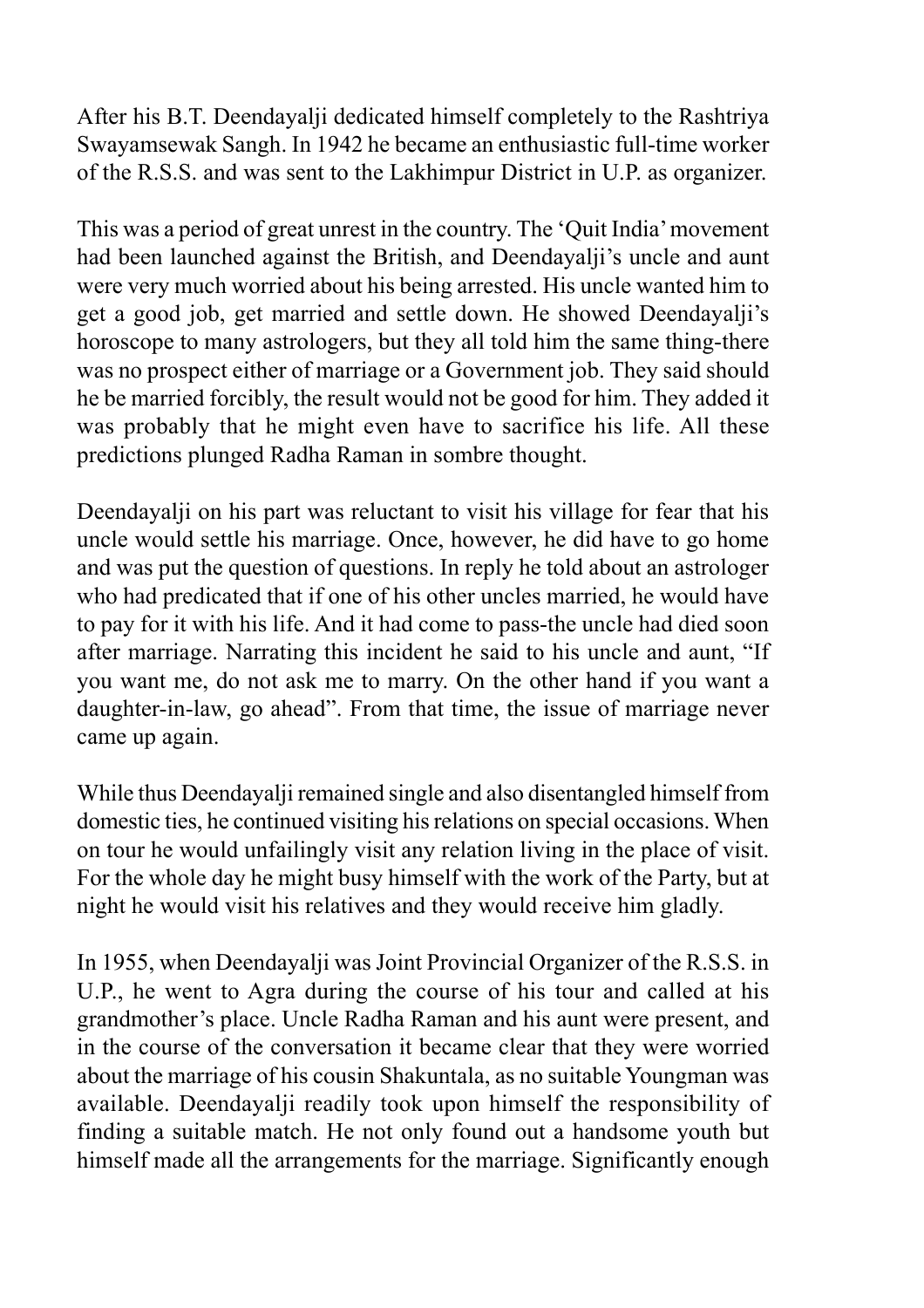his wedding gift to Shakuntala was two books on family life, and to this day she cherishes that present.

The days passed. Deendayalji continued striving to realize the ideal for which, it may be said, he was born. He established the publishing house 'Rashtra Dharma Prakashan' in Lucknow and launched the monthly magazine 'Rashtra Dharma' to propound the principles he held scared. Later he launched the weekly 'Panchjanya', and still later the daily 'Swadesh'.

Of these three periodicals 'Panchajanya' has achieved the status of an all-India weekly journal and is now published from Delhi. The monthly 'Rashtra Dharma' also continues publication, while the daily 'Swadesh' has been replaced by a new daily, 'Tarun Bharat', which comes out from Lucknow.

These three publications are living monuments to Deendayalji's industry and preserverence. He served them in all possible capacities, from editor to compositer, machineman and even dispatcher. In short he took the place of any worker who happened to be absent, and ensured that the work was not interrupted. He had imbibed the true spirit of the dignity of labour and never allowed any distinction of high and low to be observed among the workers of the press and the periodicals.

Deendayalji would amaze even his close associates with his utter devotion to work. Once he himself carried the packaged bundles of the newspaper to the railway station on a bicycle, as the boy who did this work had not turned up. With such little acts he became a constant source of inspiration to those around him.

During a visit to his native place he received the news of uncle Radha Raman's death. His grief was so great that he sobbed for long like a child. On the 13th day he performed the funeral rights with his own hands.

Now Deendayalji concentrated all the more on the work of the Sangh and was entrusted with the work of the organisation in U.P. With the unfortunate murder of Mahatma Gandhi the Government clamped a ban on the R.S.S. although it had no connection with the crime. This was obviously a political manoeuvre to discredit the Sangh, and the Sangh responded with an organised protest in the form of a countrywide Satyagraha.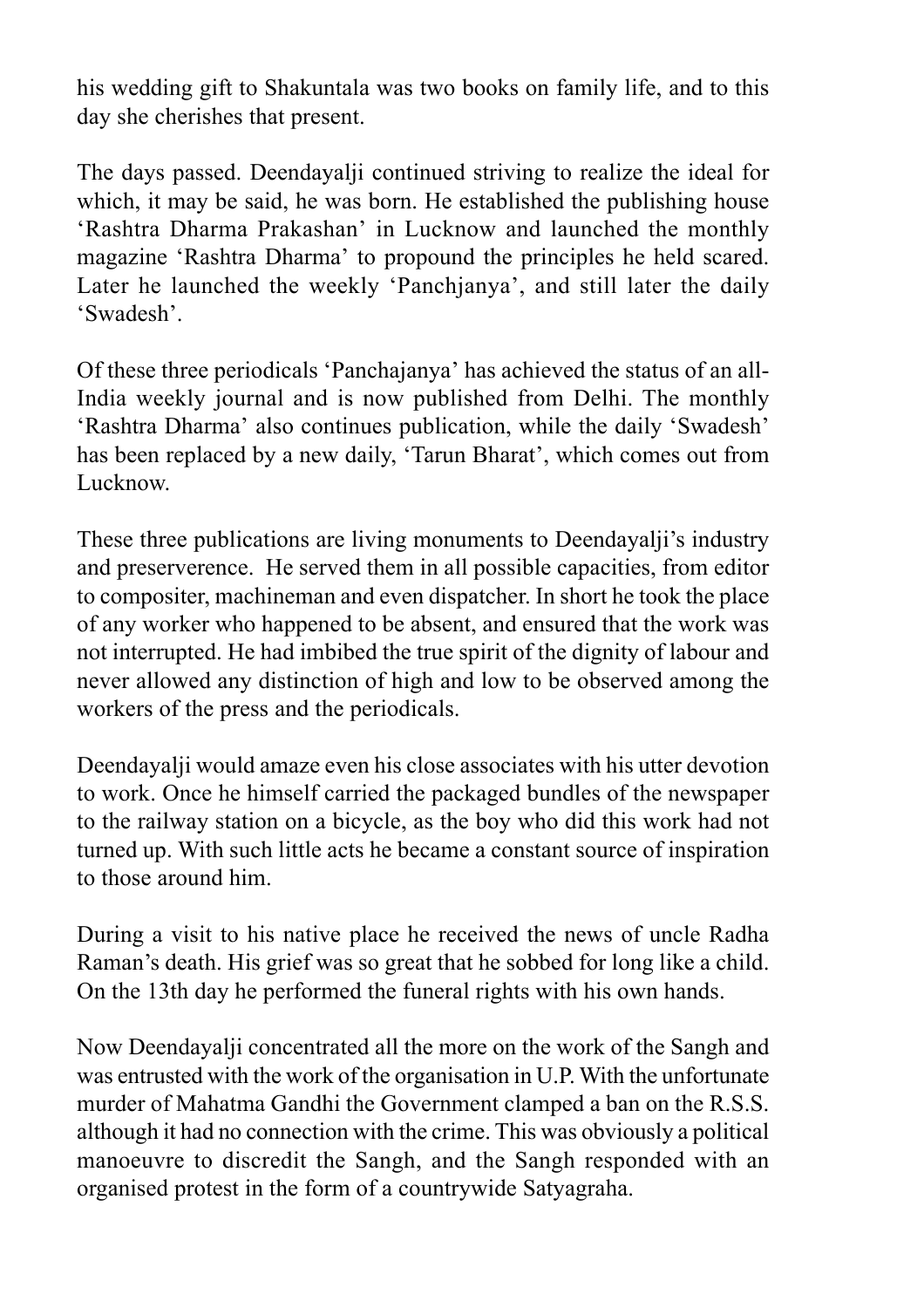Deendayalji was put in charge of the agitation in U.P. and discharged his responsibility with such ability that he could foil the Government's attempt to provoke the Satyagrahis and give a violent turn to the peaceful agitation. He was then only 32. The agitation achieved complete success and the ban was lifted.

Even during the agitation Deendayalji's pen did not remain idle. He wrote articles glowing with the warmth and fire of nationalism. The Government felt it necessary to stem the flow of this burning lava of patriotism and put a ban on 'Panchjanya', which he edited. Nothing daunted, Deendayalji started another weekly journal by the name 'Himalaya', and when that too was suppressed by the Government, he came out with 'Rashtra Bhakta'. Nothing could stop his pen, not even the repeated onslaught of the allpowerful Government.

On January 26, 1950, India was declared a Republic and the new Constitution came into force. The soul of the nation had received great injuries from the gravely wrong policies of the Congress Party. Partition was the greatest tragedy, during which the Hindus had suffered untold miseries at the hands of Pakistani fanatics. Pakistan had committed aggression in Kashmir, yet India had not only written off its assets of about Rs. 300 crores but had even agreed to pay Rs. 55 crores to Pakistan as its share of the common assets. The Nehru-Liaquat Ali agreement was signed, in which there was not a single word condemning Pakistani violence and aggression. Under the new agreement Pakistan was to receive all the benefits and India was to share all the burdens.

Dr. Shyama Prasad Mukherji, then Minister for Industries at the Centre, strongly opposed this Pact. He suggested that India should demand territory from Pakistan for the rehabilitation of refugees and should not sign the Pact till the demand was met. He boldly opposed Pandit Nehru in the Cabinet meeting, but finding the demand unacceptable to others he resigned his Ministership in 1950 and joined the opposition to build a common front of democratic forces.

Dr. Mukherji also demanded that Kashmir be declared an integral part of India without the special privileges guaranteed under the Instrument of Accession. He began to feel that an alternative to the Congress on an all-India basis and based on sound principles was necessary. He also felt the need of dedicated youngmen to take up this work and requested Shri Guruji,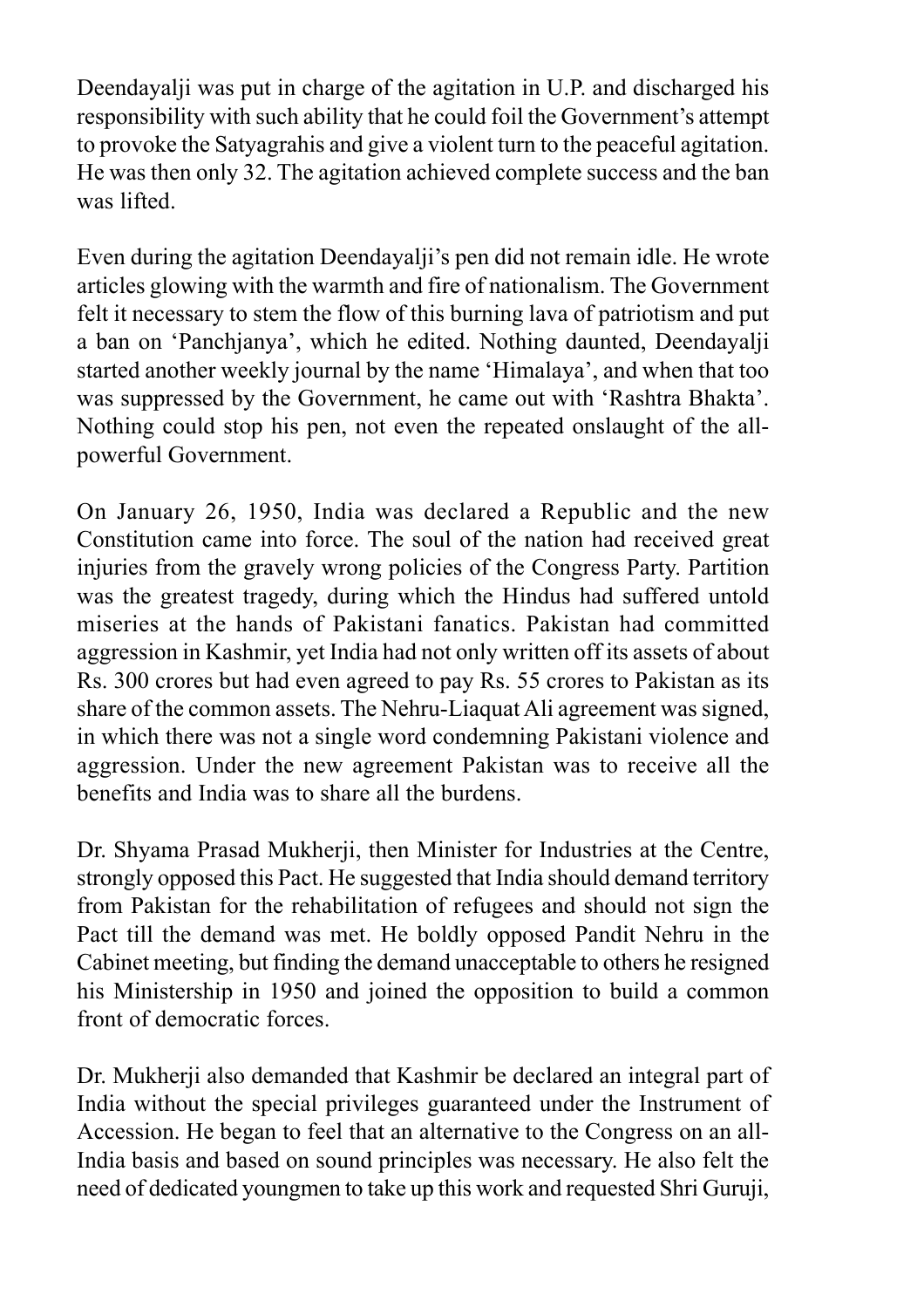Sarsanghchalak of the R.S.S., for them. As a result Deendayalji and a handful of other selected workers were put at his disposal.

On September 21, 1951 Deendayalji convened a state-level political convention of U.P. and founded the state unit of the new party, Bharatiya Jana Sangh. A unanimous resolution urging youths to come forward to give Jana Sangh all-India shape was passed in it. Exactly a month later, on October 21, an all-India convention was held in Delhi, in which representatives from all over India participated. Deendayalji was the moving spirit and Dr. Mukherji presided. Now the Jana Sangh formally became on all-India party.

The General Elections of 1952 were fast approaching. Though the new party could not expect to win many seats, it was necessary to make its presence felt all over the country. So it was decided to fight elections everywhere. Deendayalji was naturally placed in charge of the election in U.P. Shri Nanaji Deshmukh was his associate in this responsibility. They travelled all over the state and selected Jana Sangh candidates for every seat.

Pandit Nehru bitterly opposed the policies of the new party and carried on a countrywide campaign against it with all the prestige and position at his command. He abused it as communal, medieval and even as responsible for the Mahatma's murder. But the Jana Sangh gave a tough fight and when the results were announced it had officially acquired the status of an all-India Party.

The Jana Sangh won three seats at the Centre, one of which had returned Dr. Shyama Prasad Mukherji. He raised the Kashmir problem for discussion in the Lok Sabha, and accused the Prime Minister of bungling in the matter. Pt. Nehru fulminated with rage and said, "I shall crush this crushing mentality." Dr. Mukherji gave a befitting retort – "I shall crush this crushing mentality."

The elections were over. The Kashmir problem remained where it was despite efforts by the Government. In the Kanpur session of the Jana Sangh in 1952, a resolution was passed to the effect that a satyagraha should be launched to force the Government to solve the question once for all. This was the first annual session of the party and Dr. Mukherji was in the chair. Impressed by Deendayalji's genius for organization, Dr. Mukherji appointed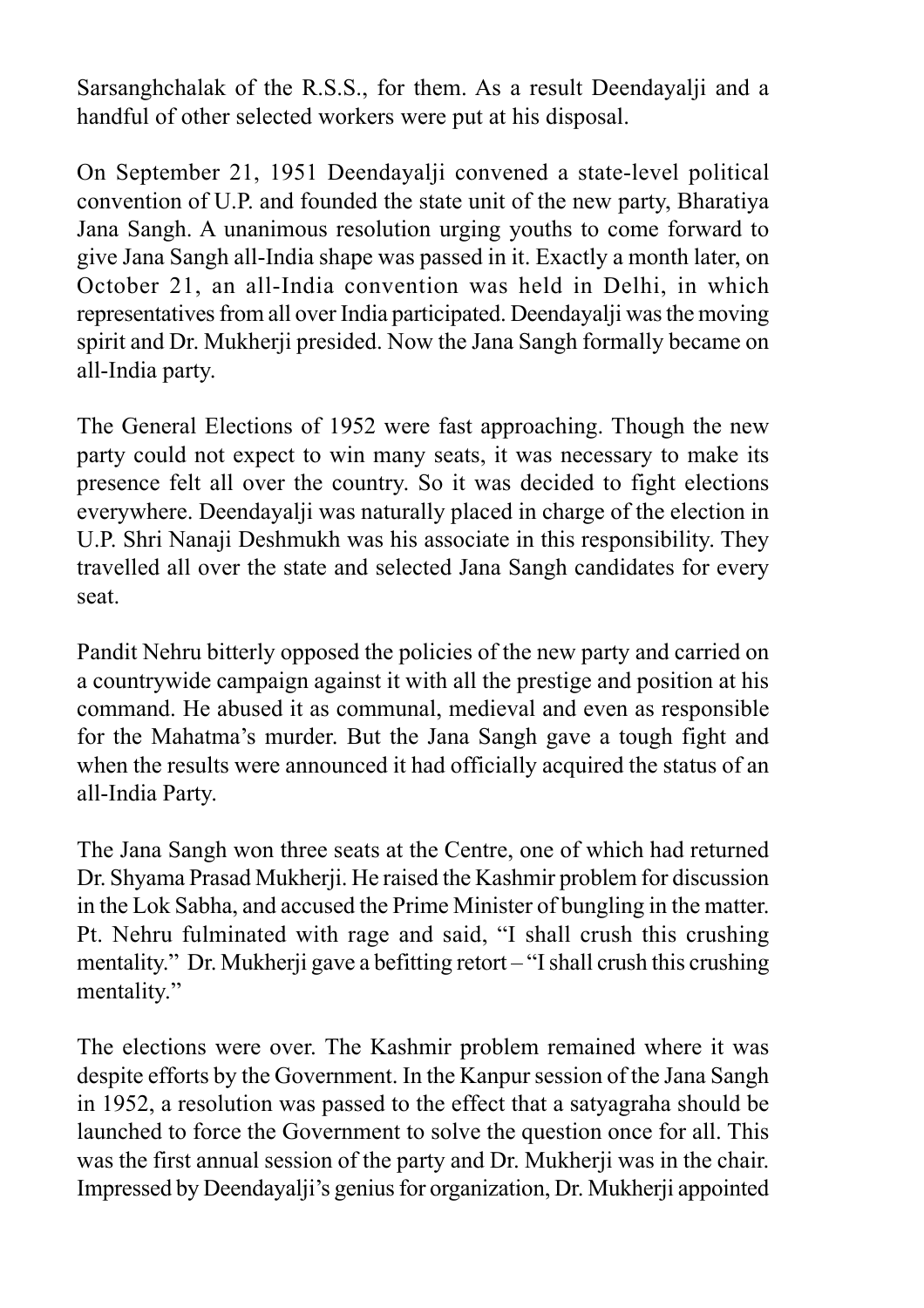him to the high post of General Secretary of the party. It was in this conference that he declared with great admiration, "If I could get two more Deendayals, I will change the whole political map of India."

The same session took the decision to put Deendayalji in charge of the Satyagraha on the Kashmir problem. Entrusted with this new responsibility Deendayalji had to shift his headquarters from Lucknow to Delhi.

A wave of new consciousness on the Kashmir problem ran throughout the country. A series of meetings was held in various towns and at last the campaign culminated into a satyagraha. The slogan of the new movement was "Ek Vidhan, Ek Nishan, Ek Pradhan" (One Constitution, One Flag, One Prime Minister). With saffron caps on their heads and saffron flags in their hands Jana Sangh volunteers from all over the country began to offer Satyagraha in Delhi. The jails filled up as days passed. Dr. Mukherji himself led a batch of Satyagrahis towards Jammu and Kashmir. He was arrested and put in Srinagar Jail, where, after a few days, he died in suspicious circumstance.

The whole nation was shocked. Meetings were held all over the country and telegrams poured in from different places demanding a post-mortem examination of the body and an enquiry into the circumstances of Dr. Mukherji's death. But Pt. Nehru was deaf to them all.

The death of the founder-president was a great blow to the Jana Sangh, which was then an infant organisation. The whole responsibility of the party now fell on the shoulders of Deendayalji. Putting aside his grief at the loss of the leader, Deendayalji plunged into the task of building up the party. For 15 years, from 1953 to 1967, he remained the General Secretary and nursed the party, which was a tender sapling when he came to it, into a mighty banian tree. The same Jana Sangh which was an insignificant entity in 1952 was next only to the Congress in 1967.

By his unique organising skill Deendayalji lifted the party from the slough of despondence into which it had fallen after Dr. Mukherji's death. The mighty demonstration of August 16, 1965, in which five lakh volunteers marched through the streets of Delhi with saffron flags in their hands and raising the slogan, "Repudiate the Kutch agreement, else vacate the seat of power", was organised by him.